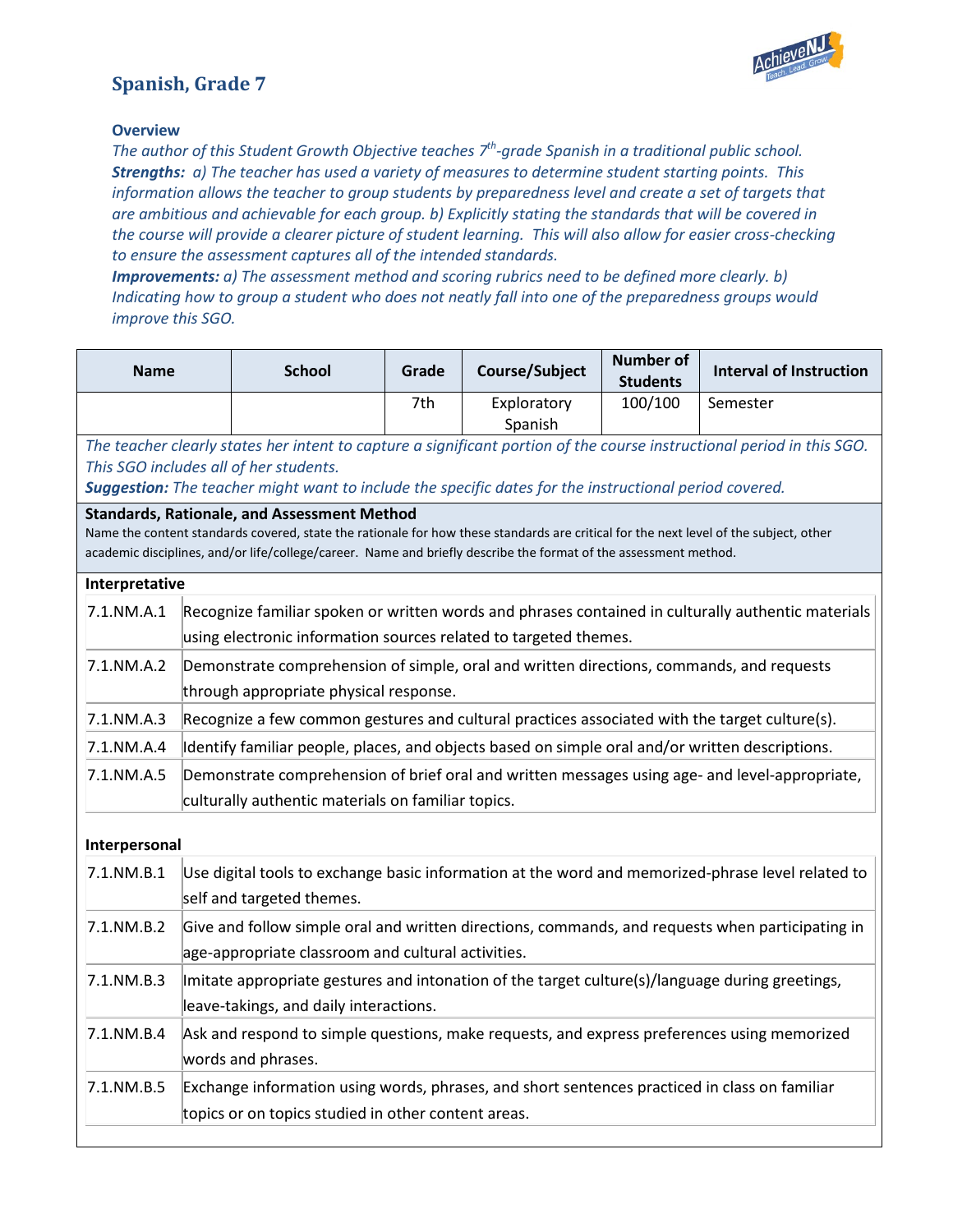| Presentational |                                                                                                                                                                                     |  |  |  |
|----------------|-------------------------------------------------------------------------------------------------------------------------------------------------------------------------------------|--|--|--|
| 7.1.NM.C.1     | Use basic information at the word and memorized-phrase level to create a multimedia-rich<br>presentation on targeted themes to be shared virtually with a target language audience. |  |  |  |
| 7.1.NM.C.2     | Imitate, recite, and/or dramatize simple poetry, rhymes, songs, and skits.                                                                                                          |  |  |  |
| $7.1$ .NM.C.3  | Copy/write words, phrases, or simple guided texts on familiar topics.                                                                                                               |  |  |  |
| 7.1.NM.C.4     | Present information from age- and level-appropriate, culturally authentic materials orally or in<br>writing.                                                                        |  |  |  |
| 7.1.NM.C.5     | Name and label tangible cultural products and imitate cultural practices from the target culture(s).                                                                                |  |  |  |

The final assessment will include multiple measures in four components; listening, speaking, reading, writing. The students will be able to engage in all four components by being able to interpret conversations, songs, and authentic speech that are level appropriate and deduce their meaning when answering/completing question/tasks. Students will be able to create spoken language by using familiar words on familiar topics. Students will interpret and identify familiar words in authentic text. Students will be able to copy/write words, phrases, or simple texts on familiar topics.

*Standards: The standards that will be taught and assessed in the course are clearly stated. The course captures a significant portion of New Jersey Core Curriculum Content Standards for World Languages across three domains: Interpretive, Interpersonal and Presentational.*

*Assessment: The teacher explains what students will be able to do at the end of the SGO period. Suggestion: a) The teacher should more clearly state and describes the assessment method being used. It is unclear if students will be evaluated on a final assessment, battery of assessments, or a set of performance tasks. Attaching a copy of the assessment rubrics and a[n assessment blueprint](http://www.state.nj.us/education/AchieveNJ/teacher/AssessmentBlueprintandCompletionGuide.pdf) to this form will be useful for the teacher and her administrator when they sit down to discuss the SGO before the submission deadline. b) The teacher might consider adding some rationale for why the selected standards are critical for student success in the next level of the course and/or life/college/career.* 

**Starting Points and Preparedness Groupings**

State the type of information being used to determine starting points and summarize scores for each type by group. Add or subtract columns and rows as needed to match number of preparedness groups and types of Information used.

| Preparedness | Information #1 | Information #2      | Information #3        |
|--------------|----------------|---------------------|-----------------------|
| Group        | Pre-assessment | Level of engagement | <b>Current Grades</b> |
|              | $<30\%$        |                     | <70%                  |
|              | 31-50%         |                     | 71-90%                |
|              | $>51\%$        |                     | >91%                  |

*Using multiple data points including pre-assessment scores, student engagement and current grades provides a detailed picture of how well prepared students are for learning in terms of content knowledge and skills.* 

*Suggestion: a) The teacher may want to describe how a student who falls into multiple categories will be grouped. For example, where students could be placed in two or more preparedness groups, "current grades" has most weight. b) The teacher might consider sharing more detail about how student engagement is defined. Framing engagement in terms o[f future indicators of success](http://www.state.nj.us/education/AchieveNJ/teacher/SampleRubricForImportantMarkersOfFutureSuccess.pdf) may be helpful.*

## **Student Growth Objective**

State simply what percentage of students in each preparedness group will meet what target in the space below, e.g. "75% of students in each group will meet the target score." Describe how the targets reflect ambitious and achievable scores for these students. Use the table to provide more detail for each group. Add or delete group rows as needed.

75% of students in each preparedness group will achieve their target score average on the summative assessments.

| Preparedness Group<br>(e.g. Low, Medium, High) | Number of Students in Each Group | Target Score on SGO Assessment |  |
|------------------------------------------------|----------------------------------|--------------------------------|--|
|                                                |                                  | 60-70%                         |  |